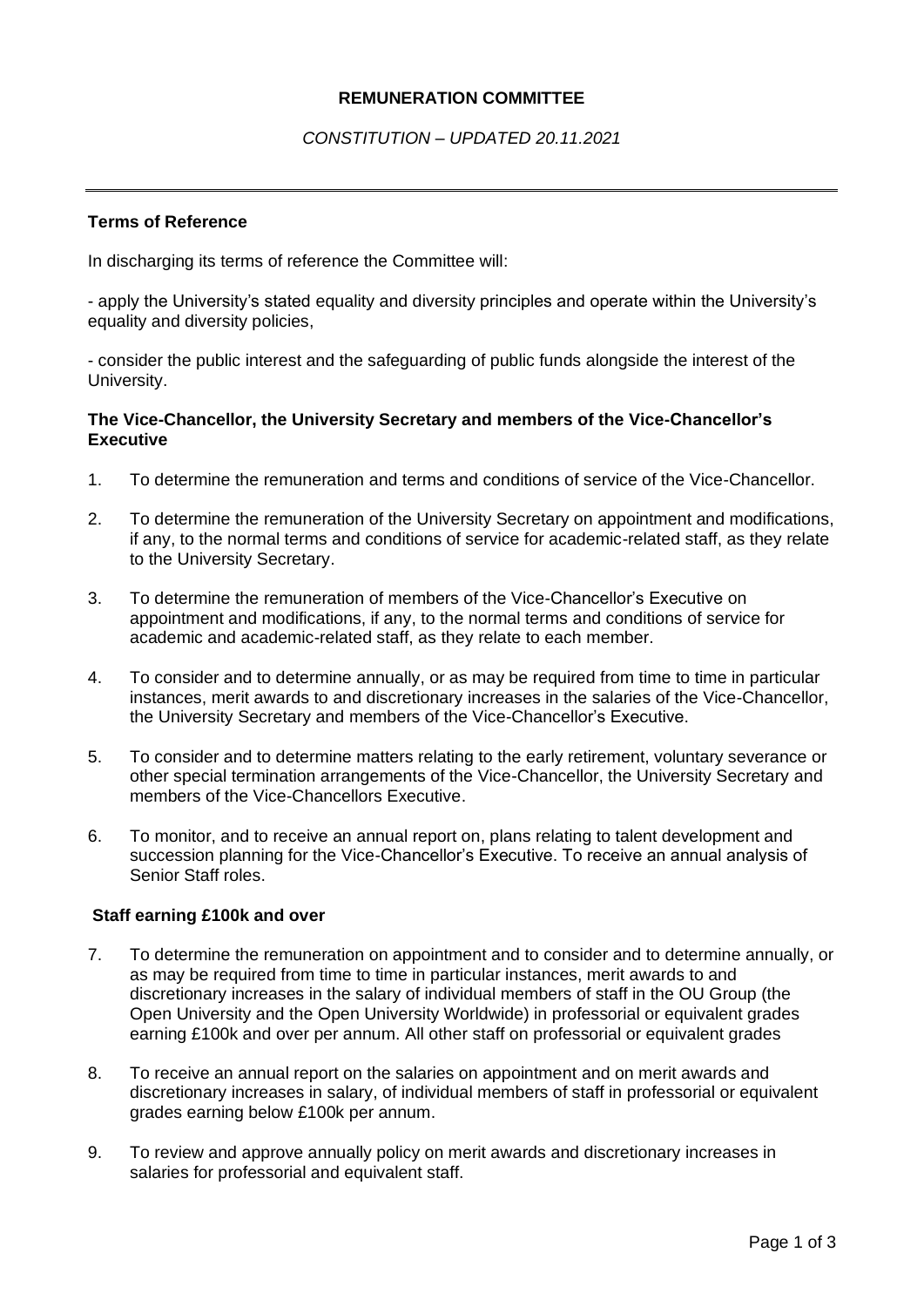- 10. To receive an annual report on the travel and subsistence expenditure of members of the Executive and assurance that the scheme is operating effectively.
- 11. To report annually to the Council on the remuneration of all senior staff.

## **Membership**

- 1. An external co-opted member of the Council, with appropriate expertise, appointed by the Council (Chair).
- 2. The Pro-Chancellor, *ex officio*.
- 3. The Treasurer, *ex officio*.
- 4. The Vice-Chair of the Council, *ex officio*.

## **In attendance**

- 1. The Vice-Chancellor
- 2. The University Secretary

## **Mode of Operation**

- 1. The Committee is quorate if two external members of the Council are present, subject to the agreement of the Chair of the Committee if not in attendance.
- 2. The Committee will be chaired by an external member of the Council who is not the Chair of the Council.
- 3. The Vice-Chancellor will not be a member of the Committee and will not be present for any decision on his/her own remuneration or terms and conditions.
- 4. The University Secretary will not be present for any decision on his/her own remuneration or terms and conditions or those of the Vice-Chancellor.
- 5. No individual will be involved in deciding his or her own remuneration.
- 6. The Committee may engage, or co-opt additional members, to provide external independent expertise.
- 7. The Vice-Chancellor has authority to determine the salary on appointment of members of staff in professorial or equivalent grades but will consult the Chair and members as necessary.

Secretary: The Group People Director

Working Secretary: The Head of Governance